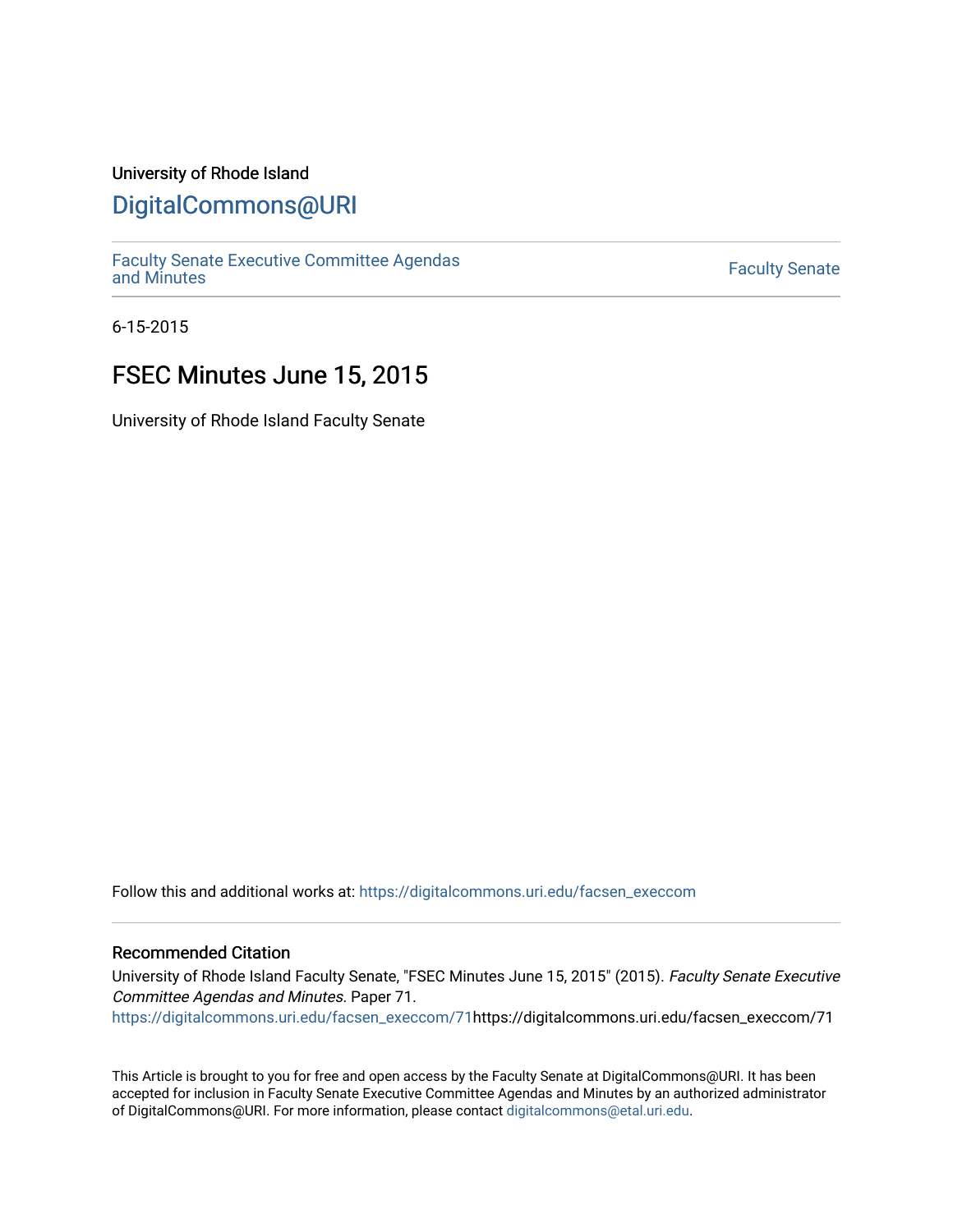# **THE UNIVERSITY** OF RHODE ISLAND

**FACULTY SENATE OFFICE**

### **Faculty Senate Executive Committee Meeting #2 June 15, 2015 9:00 – 11:00 AM**

#### **MINUTES**

**1.** The meeting was called to order at 9:05 AM on Monday, June 15, 2015 in Library Conference Room B, Chairperson Rollo-Koster presiding. Senators Kusz, Rarick, Sullivan, Tsiatas, and Welters were present.

**2.** Minutes of FSEC Meeting #1, June 5, 2015 were approved as amended.

#### **3. ONGOING BUSINESS**

**a.** Chairperson Rollo-Koster referred to the June 5, 2015 email (and report) from Director Swift, Chair of the General Education Implementation Steering Team (GEIST) regarding the New England Association of Schools and Colleges (NEASC) standards for accreditation and discussed her response to it. The email had described a recent meeting between GEIST members and a senior administrator at NEASC regarding the standards for the general education program evaluation that would be part of the URI accreditation in 2017. Director Swift and GEIST members had raised concerns about possible deficiencies in the structure of the new URI general education program. Chairperson Rollo-Koster, in response to the email, had convened a meeting on June 9, 2015 with Director Swift, Senator and GEIST member Mead, General Education (GE) Committee Chair Kinnie, and Senate Vice Chairperson Welters to discuss the findings and an appropriate response. She reported on the meeting. At the conclusion of that meeting, Chairperson Rollo-Koster indicated that she would attend the GE Committee meeting, scheduled for June 11, 2015, to express the concerns that had been discussed. [Notes from the June 9 meeting are attached.]

Chairperson Rollo-Koster then reported on the June 11, 2015 GE Committee meeting. The GE Committee had addressed the concerns expressed by both GEIST and the Senate Chair, particularly that combining arts and humanities into a single 3-credit outcome fails to meet the requirement of breadth and balance, and that the current rubrics do not provide evidence of written and oral communication *in English*, nor demonstrate knowledge and understanding of historical phenomena, nor a knowledge and appreciation of the aesthetic and ethical dimensions of humankind (requirements from NEASC "Standards for Accreditation" rev. 2011). Chairperson Rollo-Koster had further indicated that evidence of a focus on the subject matter and methodologies of historical phenomena was lacking (NEASC standard 4.17). She reported that the GE Committee would consider developing two separate outcomes for arts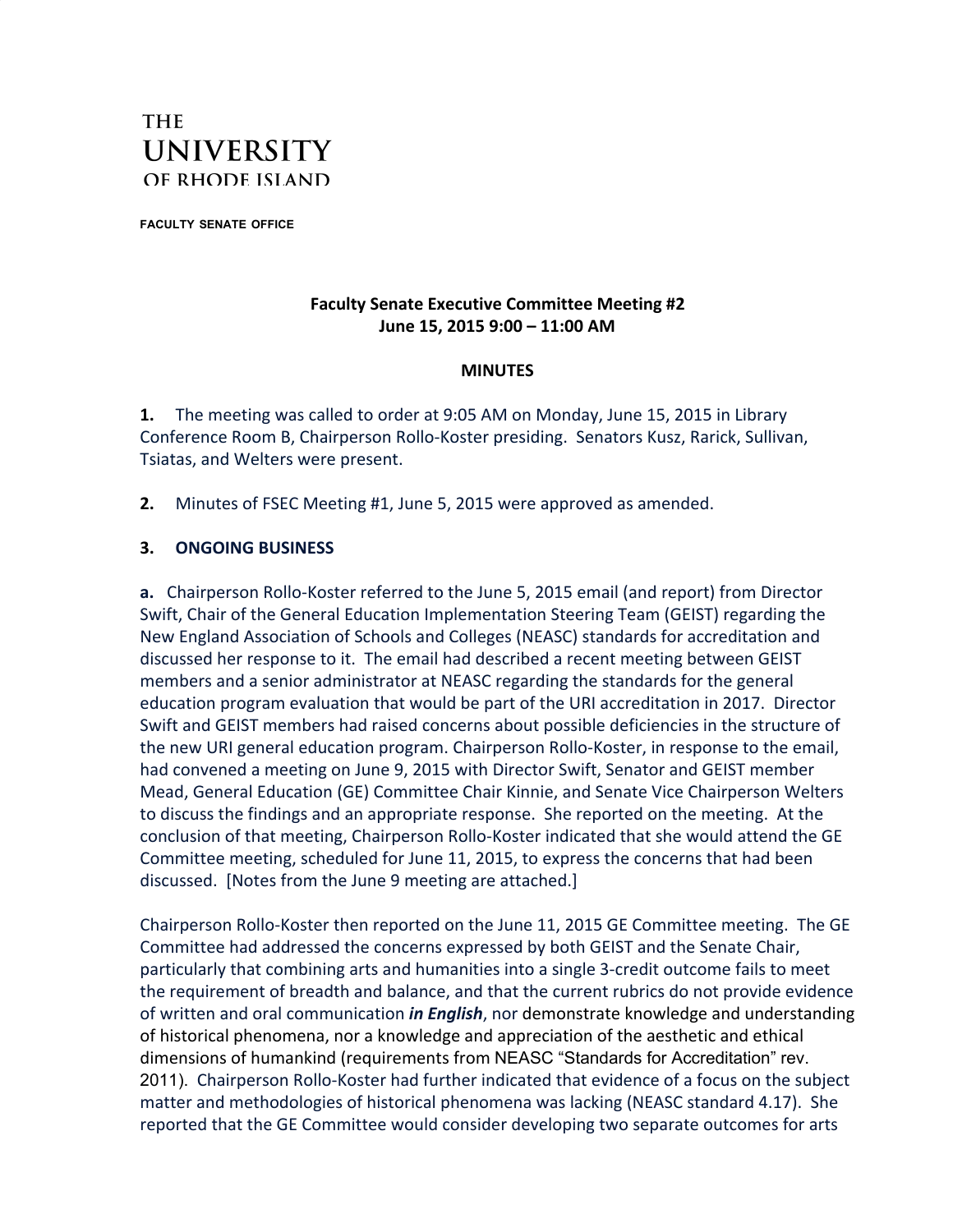and humanities and would continue to work on the rubrics. Chairperson Rollo-Koster said that GEIST planned to go forward with the course submission process with only those rubrics that had been approved. Discussion ensued. Senator Kusz expressed concern about some of the language used in the Knowledge Outcomes Rubric for Social and Behavioral Sciences. He noted that the rubric placed social science in the STEM disciplines. The FSEC discussed the development of the rubrics, the process used by the GE Committee for their completion, and the need to review and finalize all rubrics before soliciting course proposals. The FSEC agreed to review those rubrics posted on the temporary general education website marked "final" and offer suggestions to the GE Committee for improvement or clarification.

The FSEC discussed the consequences of structural changes to the general education program (changes to the outcome areas) and the process of approving a new structure through the Faculty Senate. They discussed their concerns about moving forward with the course submission process when the rubrics were not complete and when possible structural changes were pending. The Committee agreed to communicate these concerns to Director Swift. The Committee further agreed to wait until the regularly scheduled meetings of the full Senate in the fall to recommend for approval any structural (general education) program changes.

**b.** The FSEC discussed agenda items for the upcoming meetings of the Chair and Vice Chair with the President and Provost.

The meeting was adjourned at 11:25 AM.

Respectfully submitted,

Nancy Neff

### **Special Meeting June 9, 2015**

#### **Notes**

A meeting was convened by Senate Chair, Joëlle Rollo-Koster on June 9, 2015 with GEIST members Director Judith Swift and Senator Art Mead, and General Education (GE) Committee Chair Jim Kinnie. Senate Vice Chair, Linda Welters, was also in attendance. The purpose of the meeting was to respond to and discuss the email distributed on June 5, 2015 by Judith Swift. The email described a recent discussion with an administrator at the New England Association of Schools and Colleges (NEASC) regarding the standards for general education program evaluation that would be part of the URI accreditation in 2017 (report is copied below). Concerns were expressed in the email and report about possible deficiencies in the structure of the URI general education program.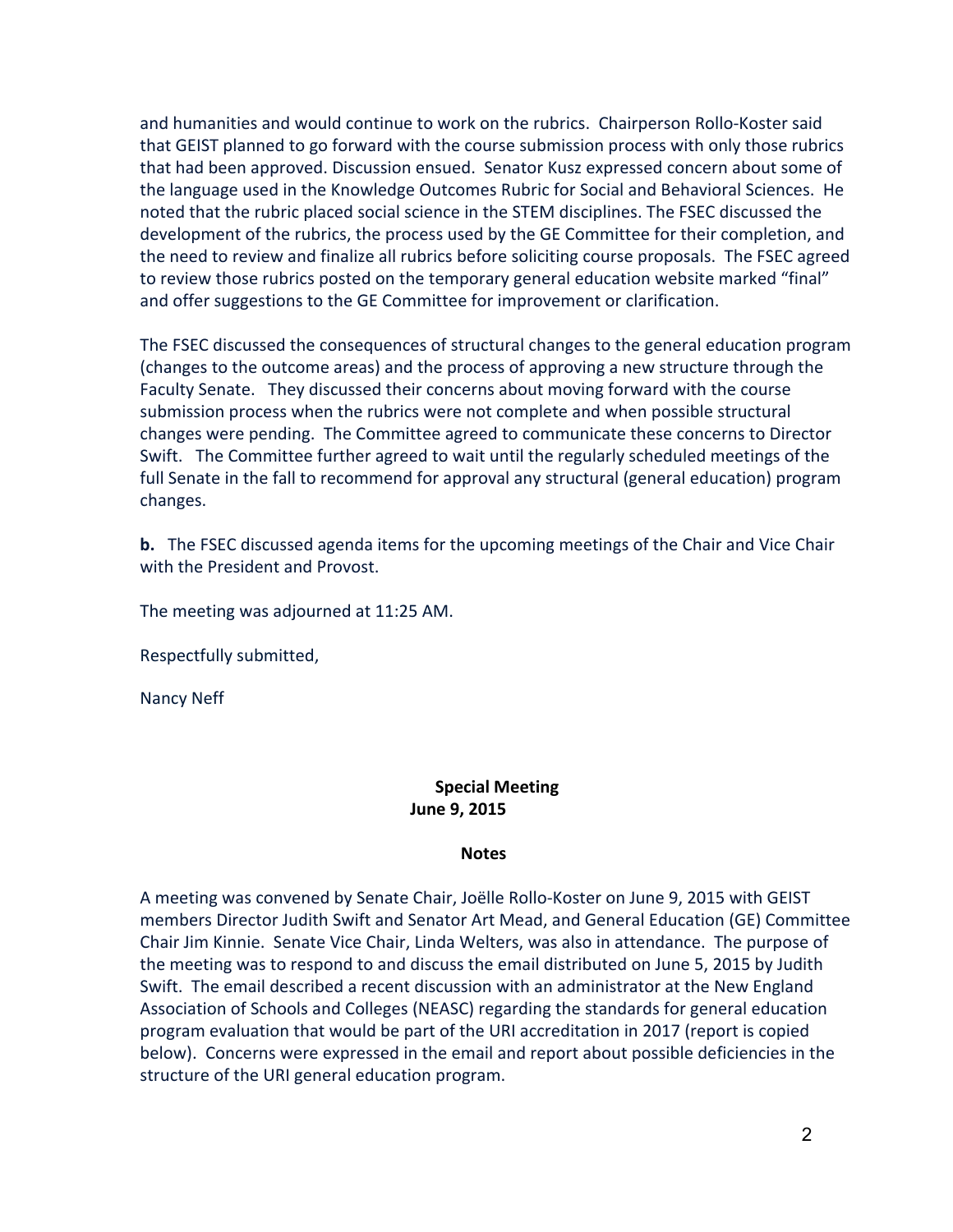Senate Chair Rollo-Koster summarized her concerns about the (2014) revised general education program and the protracted process to finalize the rubrics. She asserted that, because the "Knowledge" and "Competencies" rubrics were written with a focus on their respective majors and not with consideration for the breadth necessary for a general education course, faculty who had attended the rubric workshops (faculty who teach general education courses) had asked for significant changes to these rubrics. She also noted that the role of GEIST includes identifying implementation barriers and directing their concerns to the appropriate committee or group. GEIST has expressed concern to the Faculty Senate Executive Committee (FSEC), the GE Committee, the Learning Outcomes Oversight Committee (LOOC), and the Subcommittee on the Assessment of General Education (SAGE) that the URI general education program fails to fully address the NEASC standards for accreditation, as stated:

4.19 Graduates successfully completing an undergraduate program demonstrate competence in written and oral communication in English; the ability for scientific and quantitative reasoning, for critical analysis and logical thinking; and the capability for continuing learning, including the skills of information literacy. They also demonstrate knowledge and understanding of scientific, historical, and social phenomena, and a knowledge and appreciation of the aesthetic and ethical dimensions of humankind. ("Standards for Accreditation" rev. 2011)

Of specific concern, are the standards, "Graduates successfully completing an undergraduate program demonstrate . . . a knowledge . . . and appreciation of the aesthetic and ethical dimensions of humankind." GEIST has asserted that the rubrics (including those in the "Responsibilities" area) not provide evidence of these standards and that this will potentially, negatively, impact accreditation.

Director Swift acknowledged the years of work on the part of many in developing the revised general education program but indicated that there needs to be an allowance for an intellectual evolution, a community evolution, of the program. She said that GEIST is striving to create a positive message surrounding the revised program for the benefit of students and faculty.

Director Swift raised concern for the grouping of the Arts and Humanities into one outcome requiring only 3 credits. She said that GEIST had researched many other programs and did not find any other comparably structured programs. Senator Mead said that the URI structure does not correlate with the NEASC requirements. Senate Chair Rollo-Koster said that many faculty have expressed their concerns to her about this issue and she understands that an amendment to the program could be proposed in the Senate under New Business. The group discussed the mechanism for obtaining Senate approval of a change to the program during the summer months.

Director Swift suggested that implementation proceed using the rubrics that have been finalized and are acceptable. These were identified as: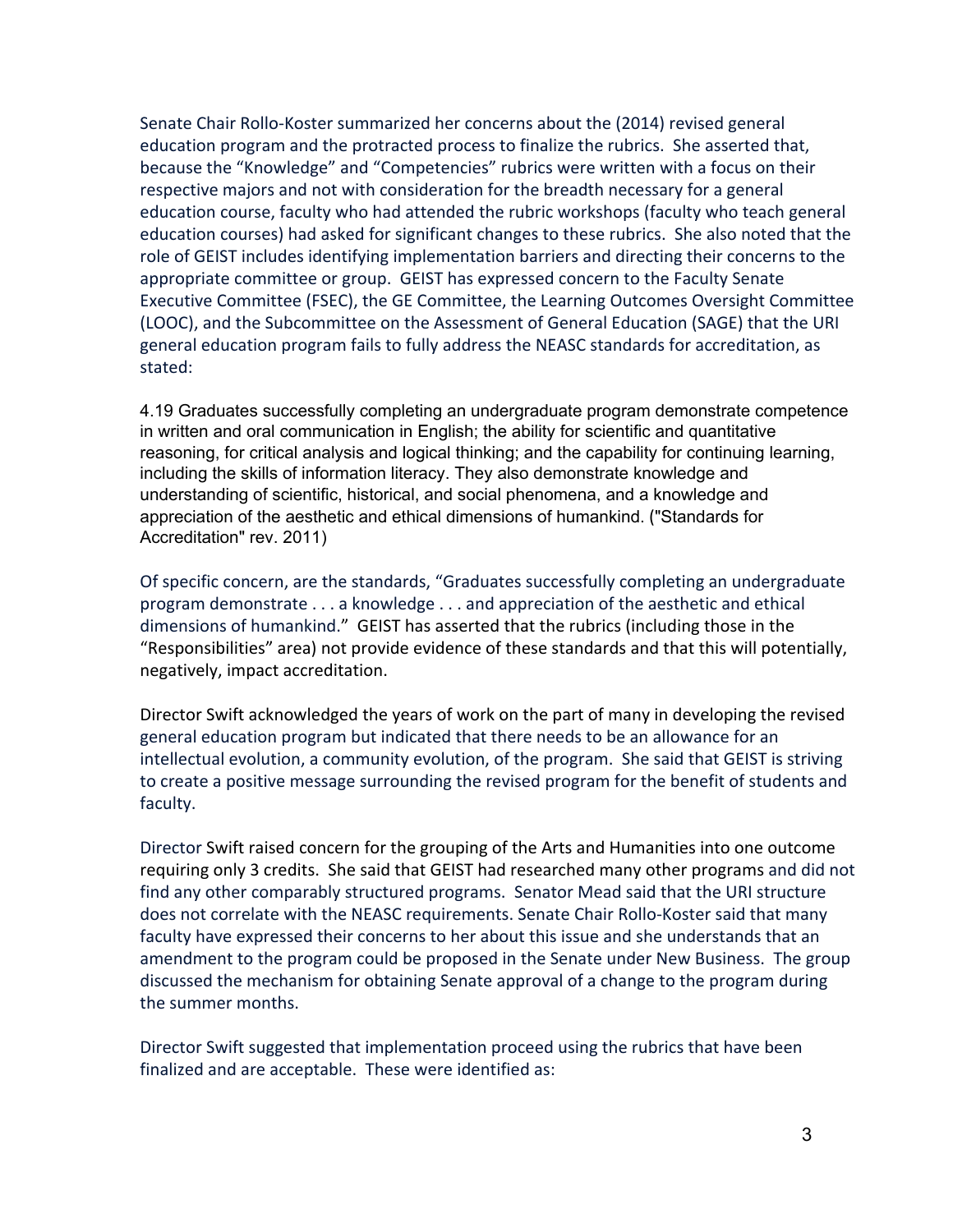- 2. Knowledge Outcomes Rubric: STEM Disciplines
- 3. Knowledge Outcomes Rubric: Social and Behavioral Sciences
- 4. Written Communications
- 5. Communicate Effectively
- 6. Mathematical, Statistical and Computational Literacy
- 7. Information Literacy
	- 12. Grand Challenge Courses

Work to revise the rubrics for these outcomes is ongoing:

8. Civic Knowledge and Responsibility 9. Develop and Exercise Global Responsibilities 10. Cultural Competence 11. Integrative Learning

Outcome 1. Arts and Humanities Disciplines, is under consideration for change.

Senate Chair Rollo-Koster said that she wanted to attend the upcoming General Education Committee meeting (scheduled for June 11) to express the concerns that had been discussed at this meeting. General Education Committee Chair Kinnie was asked to adjust the agenda for the June 11 meeting to accommodate this request.

*Recorded by Nancy Neff, Faculty Senate Coordinator, 6-9-15*

[6-4-15]

#### GEIST Report

University-wide General Education Requirements vis-à-vis

Internal and External Accreditation

Members of GEIST met with a member of the upper administration of NEASC to get clarification on the changes anticipated in NEASC standards that would affect URI in its next round of accreditation in 2017. The meeting was worthwhile and illuminating. Overall, it is clear that NEASC is revising the standards to lessen the number of words in their standards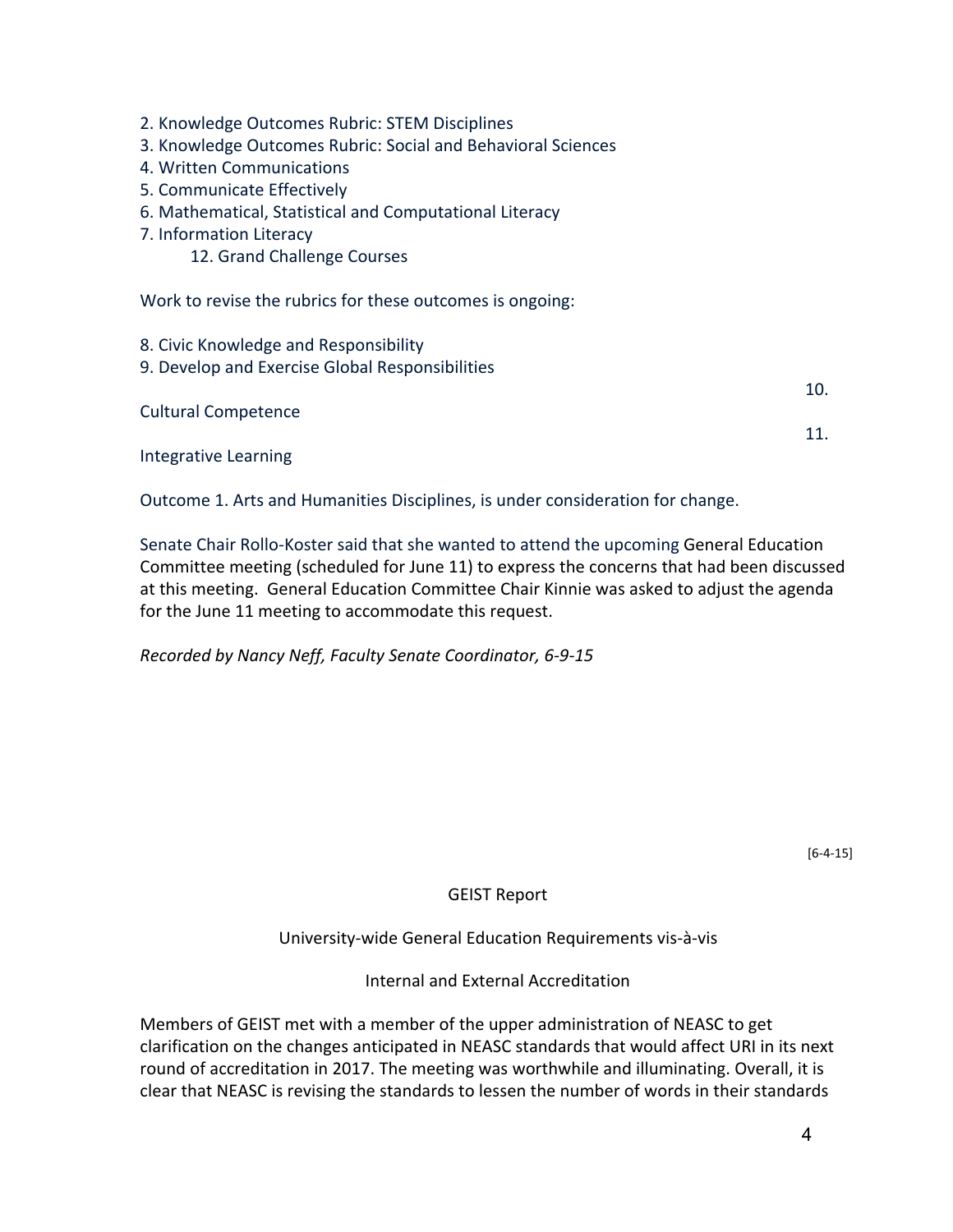and to simplify the requirements. Current standards were revised in July of 2011 and can be found a[t](https://cihe.neasc.org/standard-policies/standards-accreditation/standards-effective-july-1-2011)

[https://cihe.neasc.org/standard-policies/standards-accreditation/standards-effective-july-1-2](https://cihe.neasc.org/standard-policies/standards-accreditation/standards-effective-july-1-2011) [011](https://cihe.neasc.org/standard-policies/standards-accreditation/standards-effective-july-1-2011).

The impetus for revision is twofold: 1) NEASC revises its standards to more effectively address current educational and societal needs on a regular basis, and 2) there are trends that need to be addressed with a review of standards. NEASC does not expect a significant set of changes, however, other than to give even greater latitude to institutions to define what they articulate as their institution's mission and to design ways of measuring how they meet those standards. In essence, as long as URI has a clear line between its mission and the metrics associated with that mission coupled with a careful appraisal as to how well those factors align, NEASC is satisfied. The accrediting agency is not interested in defining the mission or prescribing how the institution achieves that mission and the discrete elements contained therein.

The one area where NEASC sees itself seeking more evidence relates to the pressure from Washington, DC with regard to the high cost of education and metrics that demonstrate value in that investment, e.g., graduation rate, employment opportunities, assessment of alumni, etc. For any of us who read the news and, in particular, The Chronicle of Higher Education, this is no surprise.

Particular takeaway points that will remain as accreditation principles and are important to consider are as follows:

#### NEASC Standard 4, Paragraph 19

NEASC is very flexible as to how a university chooses to meet its requirements for a general education program, so long as that university can show how its general education program relates to the institution's overall mission and purpose.

· NEASC looks for three types of evidence of success of a general education program: quantitative, qualitative and anecdotal. All three are important and given equal weight. Because quantitative data can be easier to document, there may be a temptation for an institution to prioritize the types of knowledge that readily lend themselves to that sort of analysis. To counteract that possibility, NEASC has introduced a reflective essay to its expectations for a university's self-study report.

NEASC is in the process of revising its general education requirements, beginning the initial phases of this revision next week [week of June 1<sup>st</sup>]. It is hoping to have fewer outcomes, not more, in its upcoming version.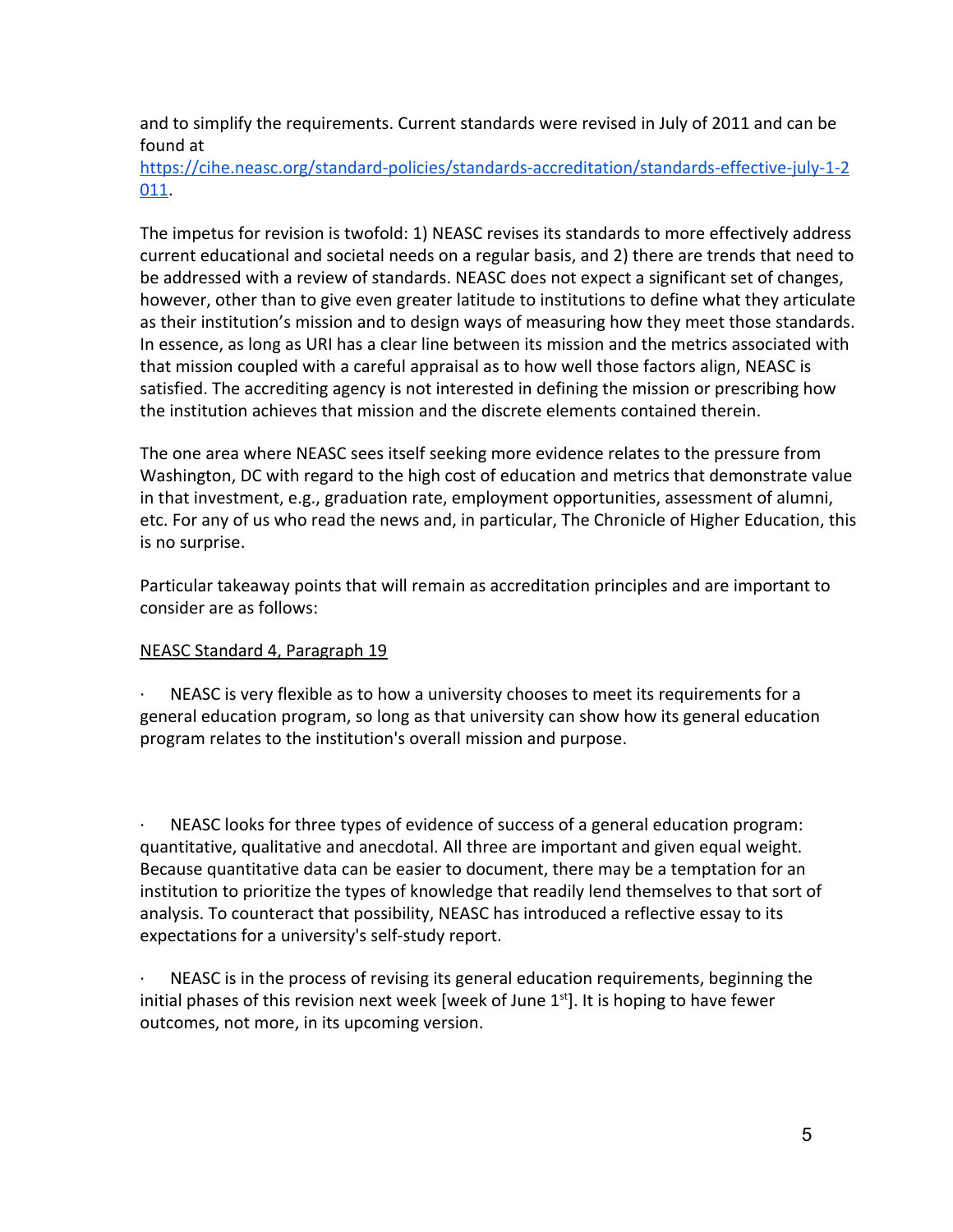Given the focus of our new general education program, it is important to note that NEASC sees no change in the following section, NEASC point 4.19 (in "Standards for Accreditation", rev. 2011) regarding general education:

Graduates successfully completing an undergraduate program demonstrate . . . a knowledge . . . and appreciation of the aesthetic and ethical dimensions of humankind.

Given that the current rubrics do not provide evidence of these points, the institution will need to be prepared in its self studies to show where else in each student's curriculum that these key components are addressed.

A further analysis of the NEASC standards serves to highlight the following points:

4.19 Graduates successfully completing an undergraduate program demonstrate competence in written and oral communication **in English** [emphasis GEIST]; the ability for scientific and quantitative reasoning, for critical analysis and logical thinking; and the capability for continuing learning, including the skills of information literacy. They also demonstrate knowledge and understanding of scientific, historical, and social phenomena, and a knowledge and appreciation of the **aesthetic and ethical dimensions of humankind** [emphasis GEIST].

The requirements of this paragraph can be presented as a series of statements about what students graduating from URI should be able to demonstrate

Competence in written communication in English Competence in oral communication in English Ability for scientific and quantitative reasoning Capability for continuing learning, including skills of information literacy Knowledge and understanding of scientific phenomena Knowledge and understanding of historical phenomena Knowledge and understanding of social phenomena Knowledge and appreciation of the aesthetic dimensions of humankind Knowledge and appreciation of the ethical dimensions of humankind

Which of the NEASC requirements would automatically be served by the assessment of the eleven Student Learning Outcomes in the new General Education Program?

Here is an initial analysis:

| NEASC requirements in 4.19, | <b>Student Learning</b> | Comment |
|-----------------------------|-------------------------|---------|
| July, 2011 standards        | Outcomes which          |         |
|                             | guarantee assessment    |         |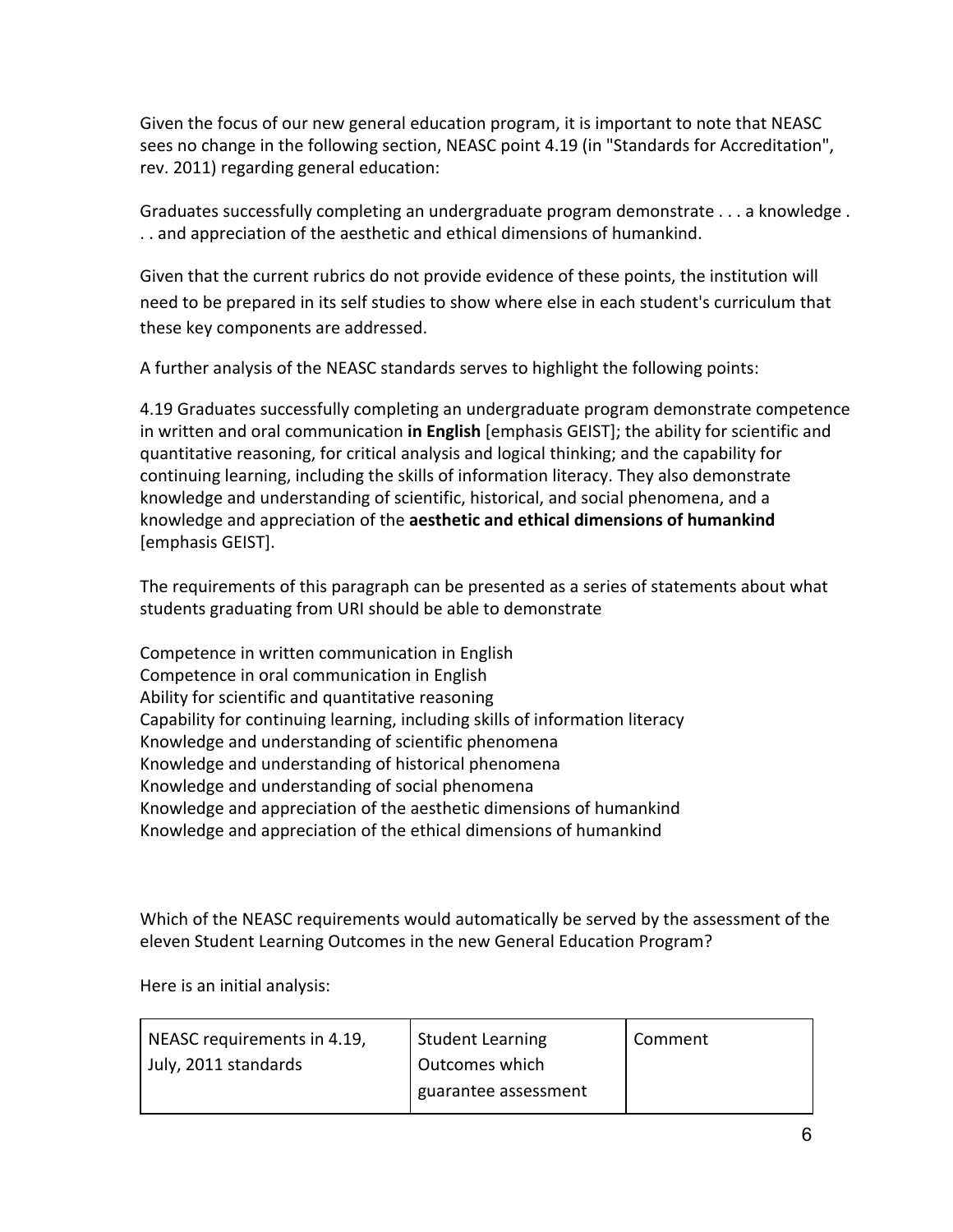|                                                                                    | relevant to the NEASC<br>requirements                                    |                                                                                                        |
|------------------------------------------------------------------------------------|--------------------------------------------------------------------------|--------------------------------------------------------------------------------------------------------|
| Competence in written<br>communication in English                                  | Write Effectively                                                        | Rubric would have to<br>be restrictive                                                                 |
| Competence in oral<br>communication in English                                     | Communicate Effectively                                                  | Rubric would have to<br>be restrictive                                                                 |
| Ability for scientific and<br>quantitative reasoning                               | Mathematical, Statistical<br>and Computational<br><b>Strategies</b>      |                                                                                                        |
| Capability for continuing<br>learning, including skills of<br>information literacy | Information Literacy,<br>Integration                                     | <b>Grand Challenge</b><br>courses also serve this<br>requirement                                       |
| Knowledge and understanding of<br>scientific phenomena                             | <b>STEM Knowledge Area</b>                                               |                                                                                                        |
| Knowledge and understanding of<br>historical phenomena                             | None                                                                     | Closest would be the<br><b>Arts and Humanities</b><br>Knowledge Area                                   |
| Knowledge and understanding of<br>social phenomena                                 | Social and Behavioral<br>Sciences; Civic Knowledge<br>and Responsibility |                                                                                                        |
| Knowledge and appreciation of<br>the aesthetic dimensions of<br>humankind          | None                                                                     | Closest would be the<br><b>Arts and Humanities</b><br>Knowledge Area                                   |
| Knowledge and appreciation of<br>the ethical dimensions of<br>humankind            | None                                                                     | Closest would be the<br><b>Arts and Humanities</b><br>Knowledge Area and<br>Global<br>Responsibilities |

We raise these points to prepare those who will be engaged at any level of providing assessment data and/or contributing to the self-study lest they think the new general